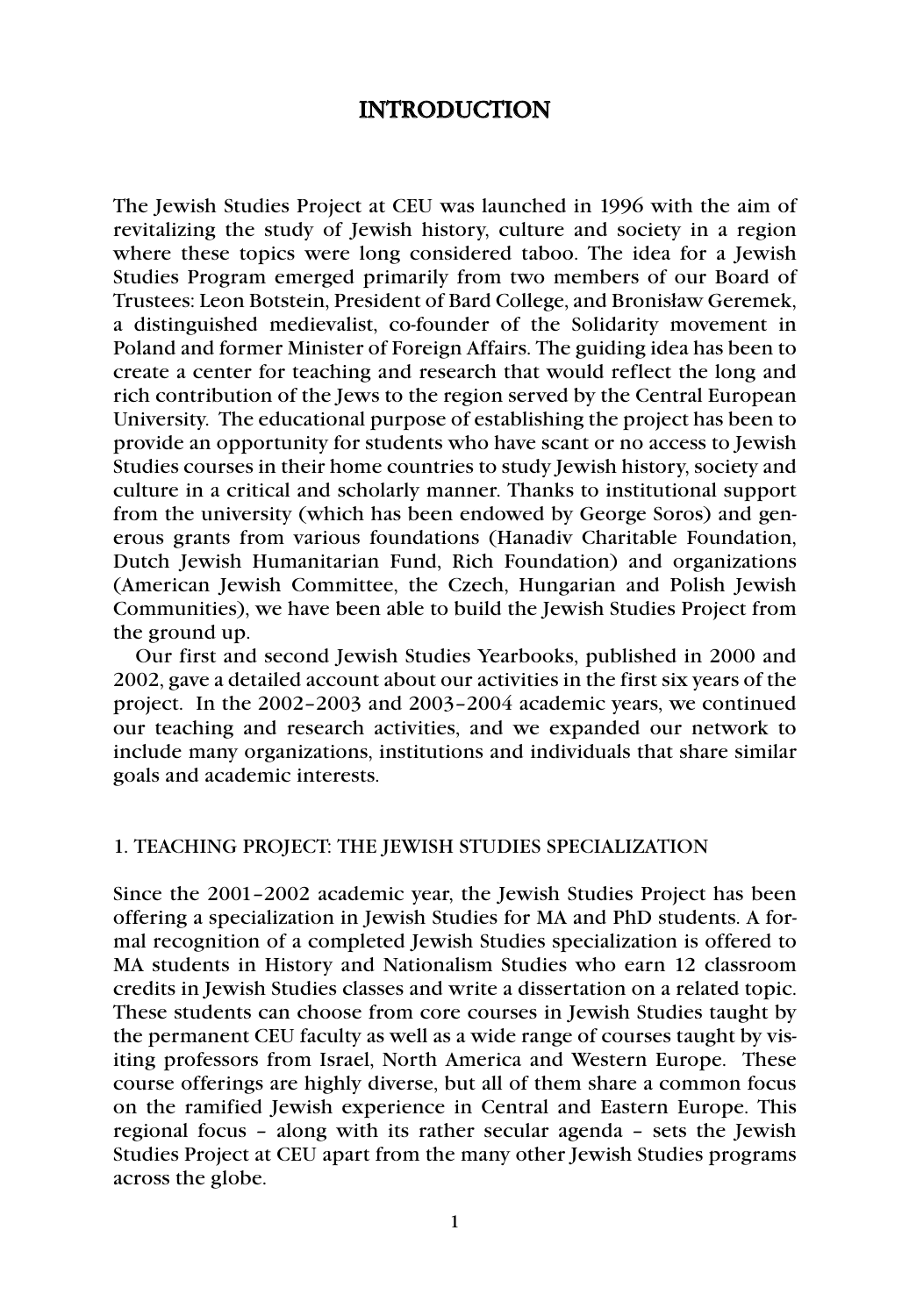The Jewish Studies courses (listed in Appendix 2) are attended by more than 30 students per year. They have been made possible thanks to generous support from the Hanadiv Charitable Foundation and the Rich Foundation (which supports Israel Studies courses). Since the 2001–2002 academic year, thirteen MA students have completed the Jewish Studies specialization, and six of them have gone on to pursue a PhD in Jewish Studies – five at CEU and one at New York University. Our current PhD students are writing on a wide range of topics: "Circumscribing Spiritual Territory: Leningrad Intelligentsia at Home, in Exile, in Exile at Home?" (Ksenia Polouektova); "Jewish National Politics in Interwar Czechoslovakia (1918–1938)" (Marie Crhová); "Jewish Paths to Modernity – The Case of Hungarian Orthodoxy" (Ágnes Erdős); "Generation 1927: Jewish and non-Jewish Intellectuals and Politics in Interwar Romania" (Camelia Craciun); and "Jews as 'Minorities' in the Habsburg and Ottoman Empires: A Comparison of Imperial Policies and National Politics" (Sezin Öney). We are happy to report that all of these students have received grants from other academic centers and foundations to help them pursue their research.

The Jewish Studies Project established a fruitful cooperation with the Budapest Rabbinical Seminary and Jewish University, whose students can attend our courses and – upon successful completion – receive credit from their home institution. On the basis of a similar agreement, our students can attend courses in Yiddish language and literature at Budapest's Eötvös Loránd University.

In the last three years we continued our Jewish Studies Thesis and Research Support Program. The program was initiated to encourage MA and PhD students at Central European University – from all departments and programs – to complete dissertations on diverse Jewish subjects and to carry out individual research projects related to their topics. All students at the university can compete for these grants, which have been funded by the American Jewish Committee and the Czech, Hungarian, and Polish Jewish communities. The support program offers grants to help students conduct archival research, consult scholars outside of Budapest, participate in conferences, and also publish the fruit of their intellectual labor. In the past three years, students from the History Department, the Nationalism Studies Program and the Medieval Studies Program participated in this program, and wrote MA theses on a wide range of topics, including: "The Image of 'the Jew' in Nineteenth-Century Hungarian Satirical Journals"; "Jewish Identity in Bulgaria"; "The Concept of Assimilation in István Bibó's Writings"; "The Jewish Question in Hungary after 1944"; "Problems of Restitution in Bohemia and Moravia, 1945–1948"; "The Place of Jews in Inter-war Polish Society in light of the Debate over Ritual Slaughter;" "Nineteenth-Century Russian Antisemitism and its Impact on Georgia: Jewish Show Trials."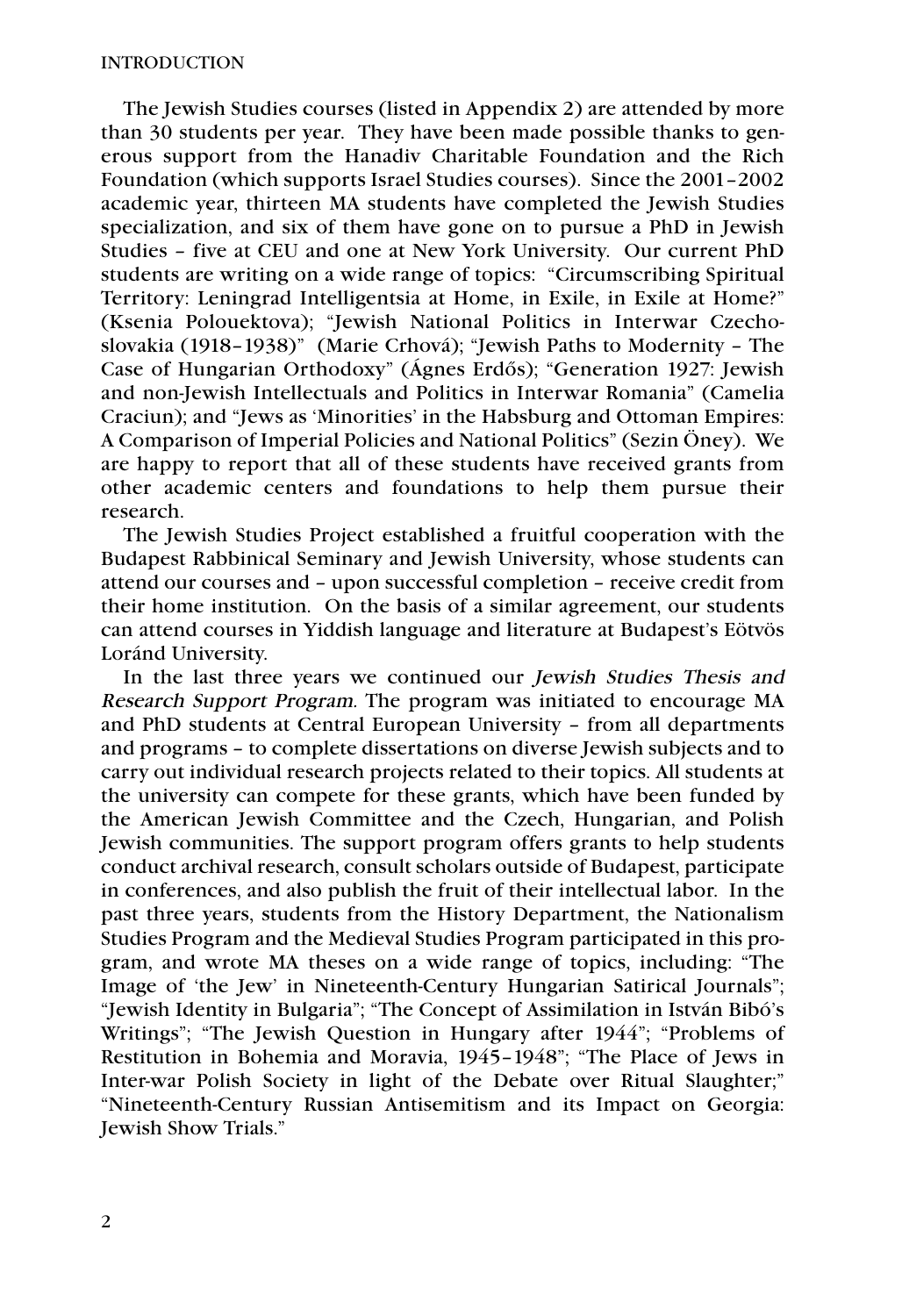INTRODUCTION

## 2. JUDAICA LIBRARY

One of our main goals has been to develop the Judaica collection in the CEU library, with classic works as well as the latest scholarship in the field. As a result of these efforts and thanks to the generous support of the Hanadiv Charitable Foundation, our library now offers one of the most extensive collections of English-language Jewish scholarship on modern Jewish history, culture and thought in Central and Eastern Europe.

## 3. RESEARCH PROJECT

Since Jewish topics were often disregarded or considered taboo in Communist times, little serious research was carried out on Jewish subjects prior to 1989. To fill in gaps in our knowledge of the history, sociology, culture, religion of Jews of the region, CEU Jewish Studies launched two research programs. The first one, "Jews and Politics" under the direction of András Kovács, aimed at to analyze the participation of Jewish politicians and political institutions which claimed to represent the political interests of Jewish communities in the countries of the region. Our purpose has been to support research on primary sources related to Jewish politics in various regional archives. The results of this research were partly published in the previous yearbook.

As a continuation of the first research project on Jewish politics, we decided to launch a new research project, "Jewish issues in Communist archives," in 2002. Although some research conducted after 1990 examined the post-war history of East-Central European Jewry and the "Jewish policy" of the communist parties of the region, the most important documents were still buried in the archives. Not only had they not yet been published, but they had not even been systematically examined. The goal of our project was to take the first steps in this enormous task. Due to the size of the material, the research project did not aim, of course, to uncover and publish all the documents. In the past year, our primary goal was to determine the location and accessibility of the relevant material; to create an index of the most important issues appearing in these documents; and to publish some of the most important materials. The research team, led by András Kovács, carried out research in eight different archives in Budapest, Prague and Warsaw, and identified, indexed and annotated more than 600 relevant files. For this volume we selected several documents for publication, and we intend to publish a larger selection of documents in a separate volume. The CEU Research Fund supported the initial research, and support from the Hanadiv Charitable Foundation will enable us to continue our research in the next two years.